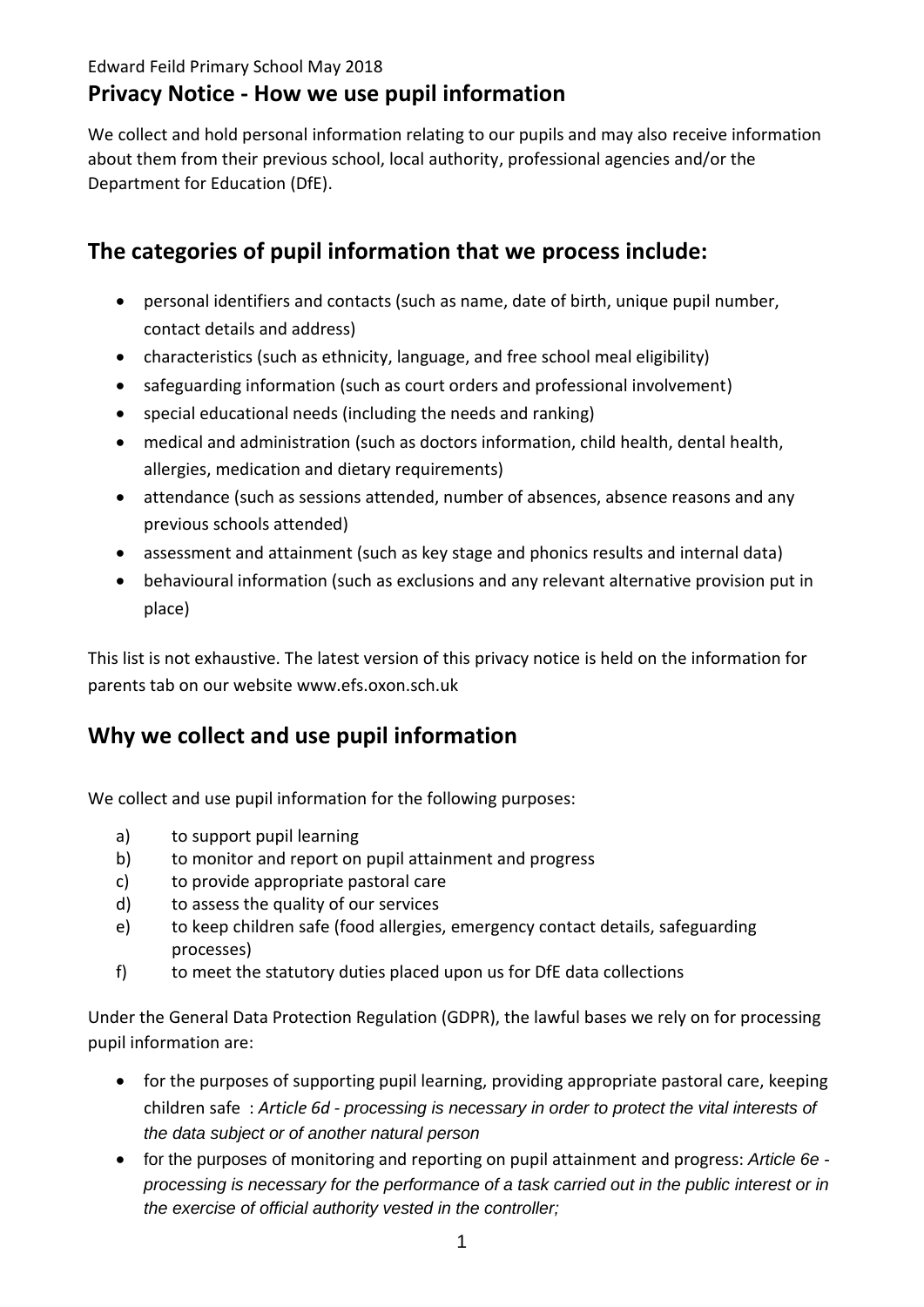Edward Feild Primary School May 2018

 for the purposes of meeting statutory duties: *Article 6c - processing is necessary for compliance with a legal obligation to which the controller is subject.*

In addition, concerning any special category data (e.g. race, ethnicity, religion, health, sexuality):

• for the purposes of monitoring and reporting on pupil attainment and progress and to provide appropriate pastoral care - for data listed in Article 9: *Article 9c - processing is necessary to protect the vital interests of the data subject or of another natural person where the data subject is physically or legally incapable of giving consent and Article 9d processing is carried out in the course of its legitimate activities with appropriate safeguards by a foundation, association or any other not-for-profit body with a political, philosophical, religious or trade union aim and on condition that the processing relates solely to the members or to former members of the body or to persons who have regular contact with it in connection with its purposes and that the personal data are not disclosed outside that body without the consent of the data subjects;*

## **How we collect pupil information**

We collect pupil information via Admission forms and updates, medical, diet and health administration forms all provided by parents; information from previous schools/preschools/DfE; information from safeguarding agencies; school nurses and health professionals.

Pupil data is essential for the school's operational use. Whilst the majority of pupil information you provide to us is mandatory, some of it requested on a voluntary basis. In order to comply with the data protection legislation, we will inform you at the point of collection, whether you are required to provide certain pupil information to us or if you have a choice in this.

## **How we store pupil data**

We hold pupil data securely for the set amount of time shown in our data retention schedule. For more information on our data retention schedule and how we keep your data safe, please visit the policies page on the website www.efs.oxon.sch.uk

## **Who we share pupil information with**

We routinely share pupil information with:

- schools that the pupils attend after leaving us
- our local authority and safeguarding professionals
- the Department for Education (DfE)
- school nurse and NHS professionals
- contractors who have demonstrated GDPR compliance (e.g. information management database, trip providers)

## **Why we regularly share pupil information**

We do not share information about our pupils with anyone without consent unless the law and our policies allow us to do so.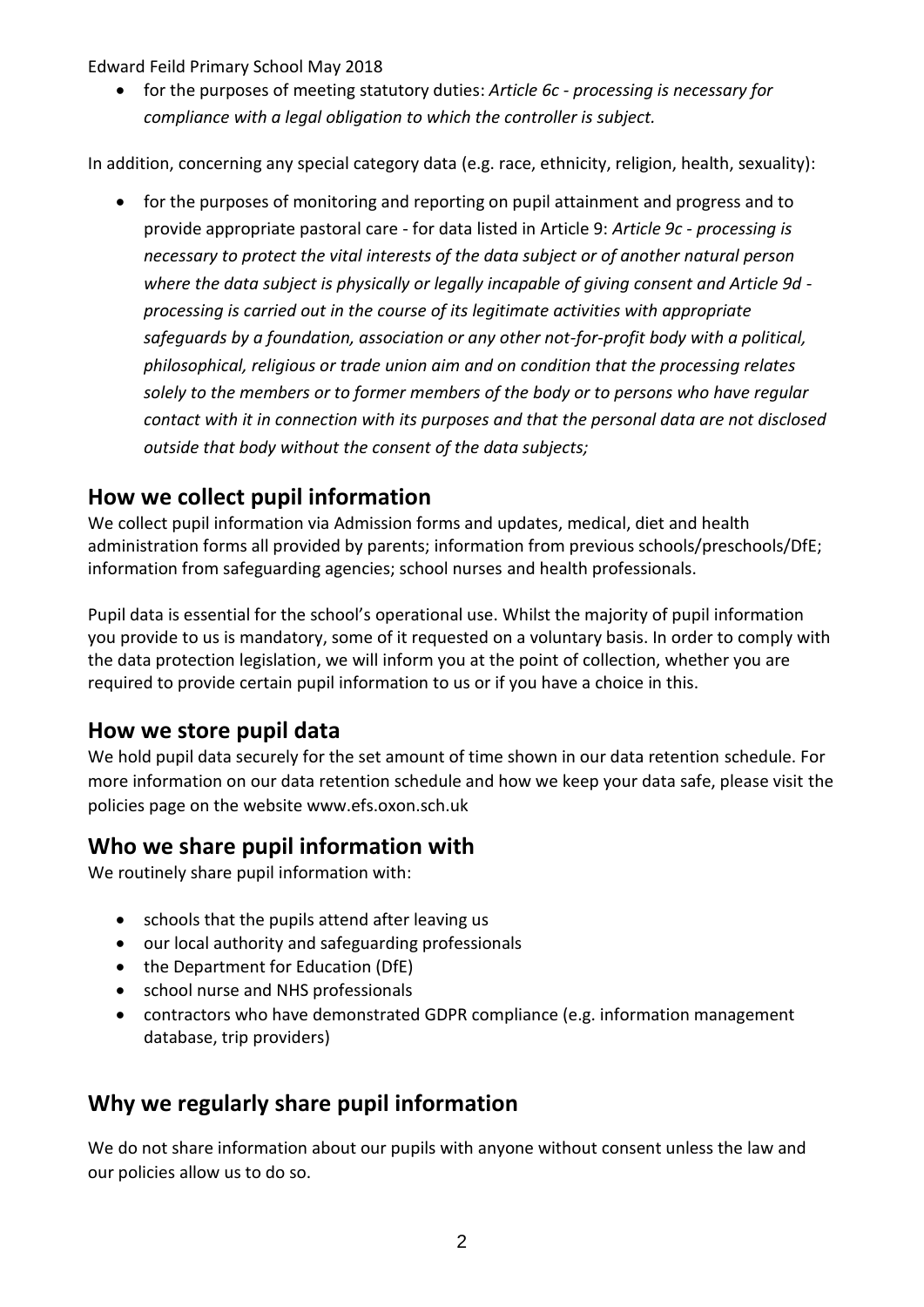## **Department for Education**

The Department for Education (DfE) collects personal data from educational settings and local authorities via various statutory data collections. We are required to share information about our pupils with the Department for Education (DfE) either directly or via our local authority for the purpose of those data collections, under section 3 of The Education (Information About Individual Pupils) (England) Regulations 2013.

All data is transferred securely and held by DfE under a combination of software and hardware controls, which meet the current [government security policy framework.](https://www.gov.uk/government/publications/security-policy-framework)

For more information, please see 'How Government uses your data' section.

## **Requesting access to your personal data**

Under data protection legislation, parents and pupils have the right to request access to information about them that we hold. To make a request for your personal information, or be given access to your child's educational record, contact the school office [office@efs.oxon.sch.uk](mailto:office@efs.oxon.sch.uk) or telephone 01865 372268.

You also have the right to:

- object to processing of personal data that is likely to cause, or is causing, damage or distress
- prevent processing for the purpose of direct marketing
- object to decisions being taken by automated means
- in certain circumstances, have inaccurate personal data rectified, blocked, erased or destroyed; and
- a right to seek redress, either through the ICO, or through the courts

If you have a concern or complaint about the way we are collecting or using your personal data, you should raise your concern with us in the first instance or directly to the Information Commissioner's Office at <https://ico.org.uk/concerns/>

## **Contact**

If you would like to discuss anything in this privacy notice, please contact: the School Business Manager c/o School Office, 01865 372268, office@efs.oxon.sch.uk